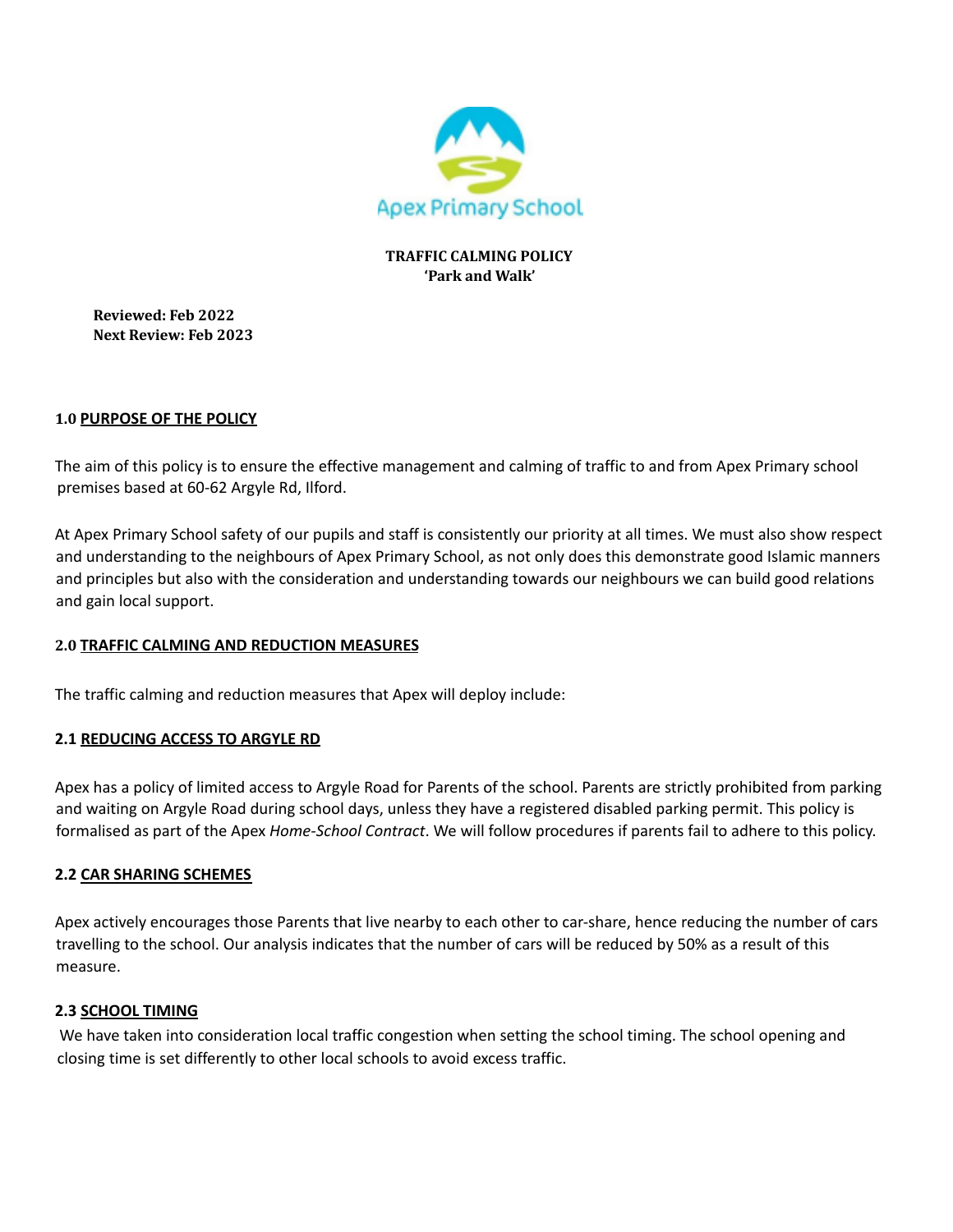### **2.4 WALK TO SCHOOL**

In partnership with the 'Walk to School' project (http://www.walktoschool.org.uk), we are encouraging our Parents to escort their children into school via public transport and by foot. We aim to reduce the number of cars in the immediate vicinity by 20% as a result of this measure.

### **2.5 PARK AND WALK**

The Park and Walk policy forms part of our admissions criteria and the home-school agreement.

### **3.0 PARK AND WALK POLICY**

The Park and Walk policy has many personal benefits. It gives the children an opportunity to be more physically active, to practice and build safe pedestrian skills (accompanied appropriately) and makes it generally safer on the road and locality surrounding the school.

### **3.1 PARENTAL RESPONSIBILITY**

It is the responsibility of Parents to contact the school to discuss any special circumstances that may qualify approved use of the parking bays on the forecourt, and to obtain approval from the Head teacher and register with the school office beforehand.

#### **3.2 MORNING DROP OFF SCHEME**

We have introduced a drop off scheme allowing parents to drop off children at the front of the school at 8:15am and no earlier. Staff assists pupils out of the cars and take responsibility for ensuring children enter the school gate through the allocated entrance. Parents enter Argyle Road from Northbrook Road and must exit through Beal Road (see map below). This will ensure traffic to flow safely. Parents arriving earlier than 8:10am should follow the Park and Walk Policy. Cars should not be parked on Argyle Road at any time during drop off.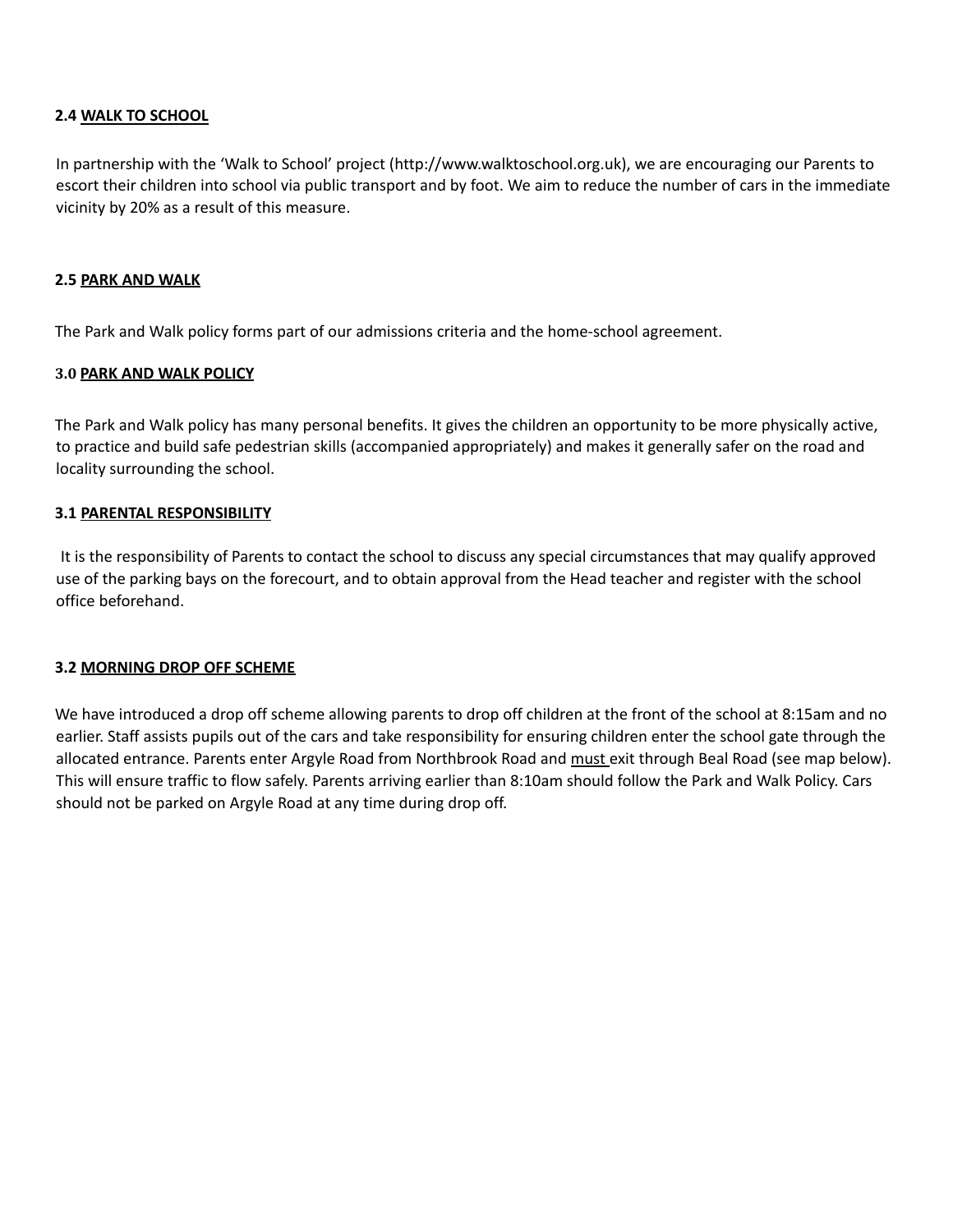

### **3.3 COLLECTION AND NURSERY DROP OFF**

Parents will be required to park their cars in a safe and appropriate place and walk to the school to collect or drop off their children. There are many driveways in the locality and parents must in all respect, avoid parking in front of them. There is free parking within a 5-8 minute walking distance from the school.

#### **3.4 TRAFFIC CONTROLLING SYSTEM**

Parents should park at a suitable parking bay and walk to school to collect their child. Traffic cones will be put in front of residents and school driveway during school pick up from 2.40pm-3.20pm. This is to ensure that the immediate area outside the school is kept clear to allow children and parents to cross safely and to encourage consideration for our neighbours.

### **3.5 MONITORING AND NON-COMPLIANCE PROCEDURE**

All parents and persons responsible for escorting children to and from school will be required to comply with the 'Park and Walk' policy. Compliance to this policy forms part of the home-school contract as a requirement to your child's admission at Apex Primary School.

It is the Parents responsibility to ensure that anyone who has been given the responsibility of collecting their child is aware of and complies with this policy. Parents will also need to ensure that the school's **Attendance and Punctuality policy** is adhered to and allow extra time needed to 'Park and Walk'. Pupils will be expected to be collected from school on time.